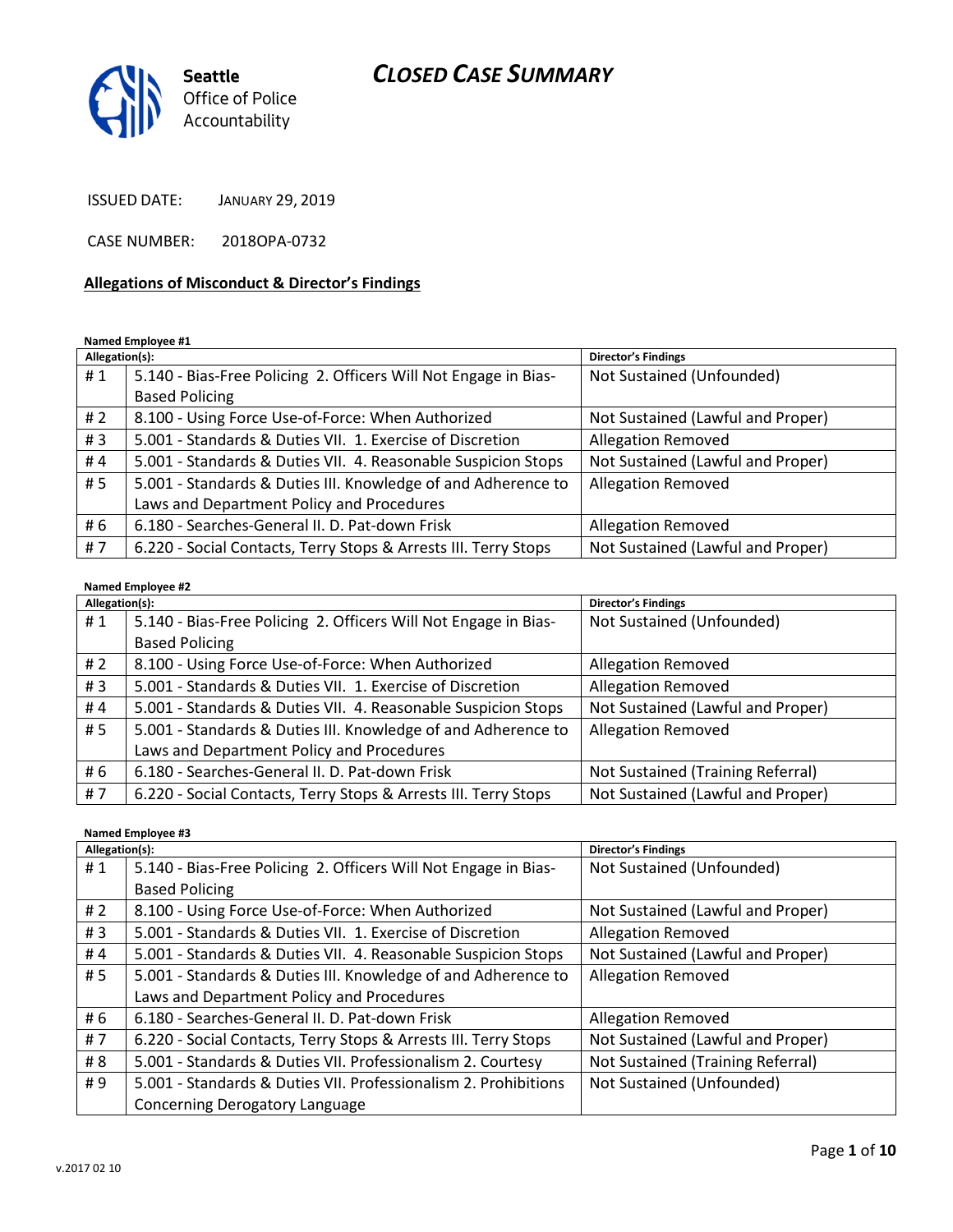

OPA CASE NUMBER: 2018OPA-0732

| Named Employee #4 |                                                                 |                              |  |  |
|-------------------|-----------------------------------------------------------------|------------------------------|--|--|
| Allegation(s):    |                                                                 | <b>Director's Findings</b>   |  |  |
| #1                | 5.140 - Bias-Free Policing 2. Officers Will Not Engage in Bias- | Not Sustained (Unfounded)    |  |  |
|                   | <b>Based Policing</b>                                           |                              |  |  |
| # 2               | 5.001 - Standards & Duties II. A. 1c. Responsibilities of       | Not Sustained (Inconclusive) |  |  |
|                   | <b>Supervisors</b>                                              |                              |  |  |

## This Closed Case Summary (CCS) represents the opinion of the OPA Director regarding the misconduct alleged and therefore sections are written in the first person.

### EXECUTIVE SUMMARY:

It was alleged that Named Employees #1, #2, and #3 violated a number of Department policies during the detention and arrest of the Complainant. This included Named Employee #2 allegedly inappropriately touching and improperly searching the Complainant, as well as Named Employee #1 and Named Employee #3 allegedly subjecting him to excessive force. The Complainant also alleged that all of the Named Employees subjected him to biased policing. It was additionally alleged that Named Employee #3 made unprofessional statements. Lastly, the Complainant alleged that he reported potential misconduct to Named Employee #4 and she failed to investigate it or to refer it to OPA.

#### SUMMARY OF INVESTIGATION:

On January 21, 2014, Named Employee #2 (NE#2) and Named Employee #3 (NE#3) observed an individual – later identified as the Complainant – who they believed was engaging in drug activity. He was standing in a high-drug activity location with a number of individuals around him that were reaching towards him. Both officers reported that it was appeared to be drug activity. NE#2 stated that it looked to him like a "feeding frenzy." NE#2 and NE#3 began to approach the scene and heard someone yell out "cops!" The Complainant then began walking away towards a transit tunnel. NE#2 and NE#3 made contact with the Complainant and detained him. NE#2 asked the Complainant for his identifying information and the Complainant gave a false name and date of birth. The officers, along with Named Employee #1 (NE#1) who had arrived at the scene, detained the Complainant for a period of time while they attempted to determine his identifying information. While they were not certain, they believed that the name he gave was false. At one point, NE#2 patted the Complainant's pocket while asking him whether he had identification. The Complainant then alleged that NE#1 touched his genitals. NE#2 angrily denied doing so, saying: "Oh bullshit, bullshit!" The officers asked the Complainant for the last four digits of his social security number, but the Complainant stated that he did know what those numbers were. NE#2 responded: "You are a man, I knew my social when I was ten years."

At that point, the Complainant ran from the officers without any warning. He was chased by NE#3 and a Department of Corrections (DOC) employee that was also with them. NE#2 moved their van to follow. Ultimately, NE#1, NE#3, and the DOC employee were able to catch up to the Complainant and take him into custody. While he was running, the officers reported items, which were later determined to contain narcotics, falling out of his pockets. Those items were recovered and the Complainant denied that they belonged to him. NE#3 responded: "Yes it was, it came out your pockets." The Complainant was searched incident to arrest and his wallet was recovered. The Complainant's ID provided his actual name and confirmed that the prior name and date of birth that he gave was false. The Complainant alleged that he had been stopped for no reason and that NE#2 had touched his genitals. Shortly thereafter he again stated that he had been stopped for no reason and also said that he was being harassed.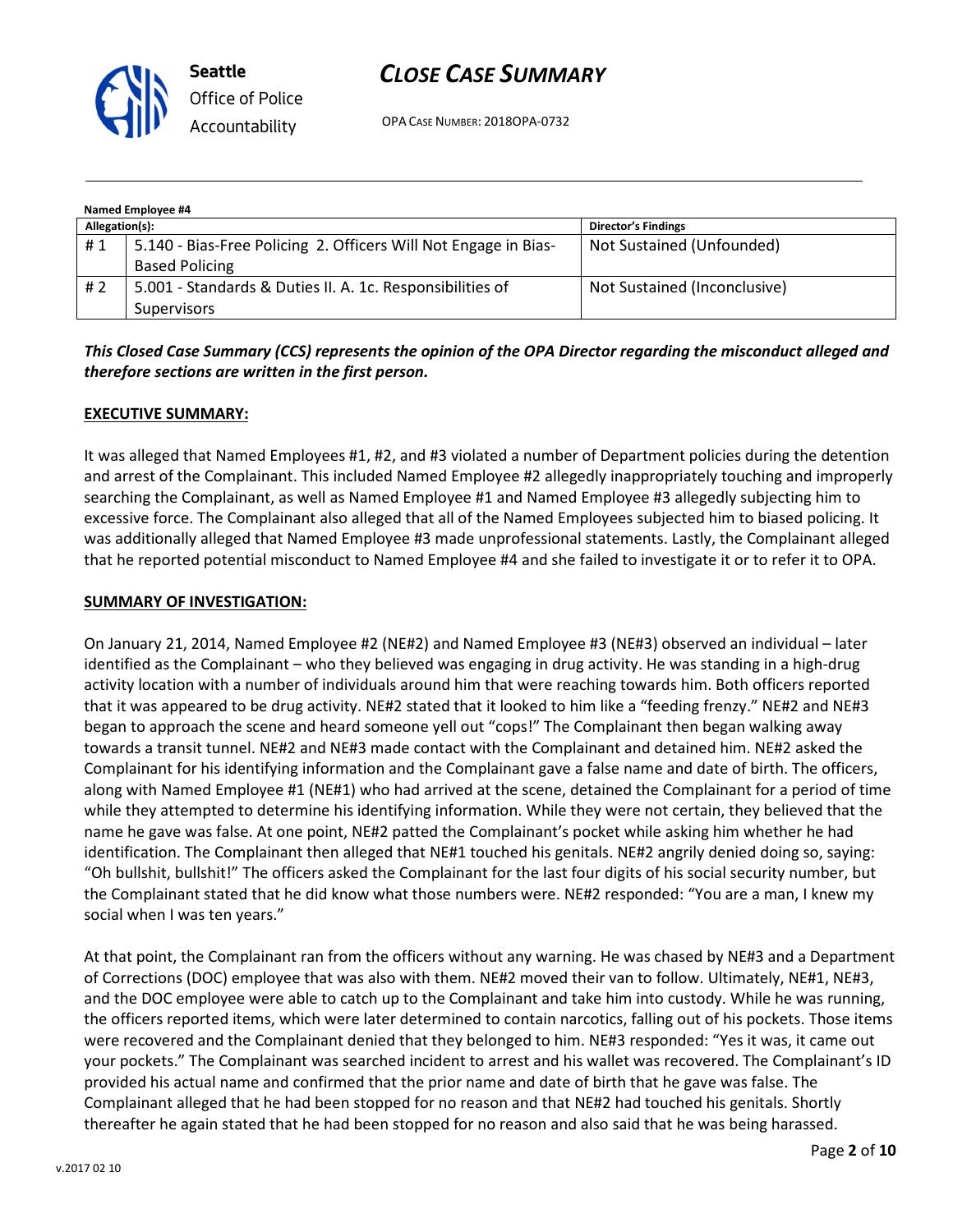OPA CASE NUMBER: 2018OPA-0732

In response to the Complainant's statements, NE#3 called the Complainant a drug dealer. He further told the Complainant that he was worse than "slave drivers" and that he was the worst type of person. The Complainant was then placed into the van to be transported from the scene.

NE#1 called for another supervisor to assist in screening the incident and the force that had been used. Named Employee #4 (NE#4) did so. As part of that screening, she interviewed the Complainant. She contended that she did not recall the Complainant alleging that he had been inappropriately touched or subjected to excessive force. NE#4 further told OPA that she was not informed of an allegation of inappropriate touching by any of the involved officers.

More than four and a half years after this incident occurred, the Complainant filed this complaint. The Complainant was interviewed by OPA investigators concerning this incident. The Complainant stated that he was walking to get coffee when he was stopped by the Named Employees. He recalled that they asked him whether he was on DOC supervision and/or had any warrants. He told OPA that a sergeant came up and grabbed him between his legs. He opined that this happened because the sergeant was looking for drugs and/or weapons. The Complainant reported that he told the sergeant not to do that. The Complainant stated that he gave the officers his correct identifying information when they asked for it and that he ran from them out of fear. He was taken into custody and said that, at this time, NE#3 called him "the worst type of brother" and NE#1 further said to him: "I knew you were a drug dealer." The Complainant contended that he reported the inappropriate touching to a female supervisor and told her that he had made these allegations at the scene. However, the Complainant relayed to OPA that this supervisor did not do anything to address his claims.

#### ANALYSIS AND CONCLUSIONS:

## Named Employee #1 - Allegations #1 5.140 - Bias-Free Policing 2. Officers Will Not Engage in Bias-Based Policing

The Complainant alleged that all of the Named Employees subjected him to biased policing based on his race.

Based on OPA's review of the evidence, which included both video and the statements of all of the involved parties, there is no support for the assertion that the Complainant was detained and later arrested because of his race. Instead, the evidence indicates that the Complainant was in a high-drug activity location and was engaging in conduct t that suggested potential criminal activity. Moreover, after he was detained, NE#1 provided a demonstrably false name and ran from officers, while dropping narcotics from his pockets. This provided a basis upon which to effectuate his arrest.

Ultimately, the Complainant's conduct, not his race, was the reason for the law enforcement action taken towards him. As such, I recommend that this allegation be Not Sustained – Unfounded as against all of the Named Employees.

## Recommended Finding: Not Sustained (Unfounded)

#### Named Employee #1 - Allegation #2



Seattle Office of Police Accountability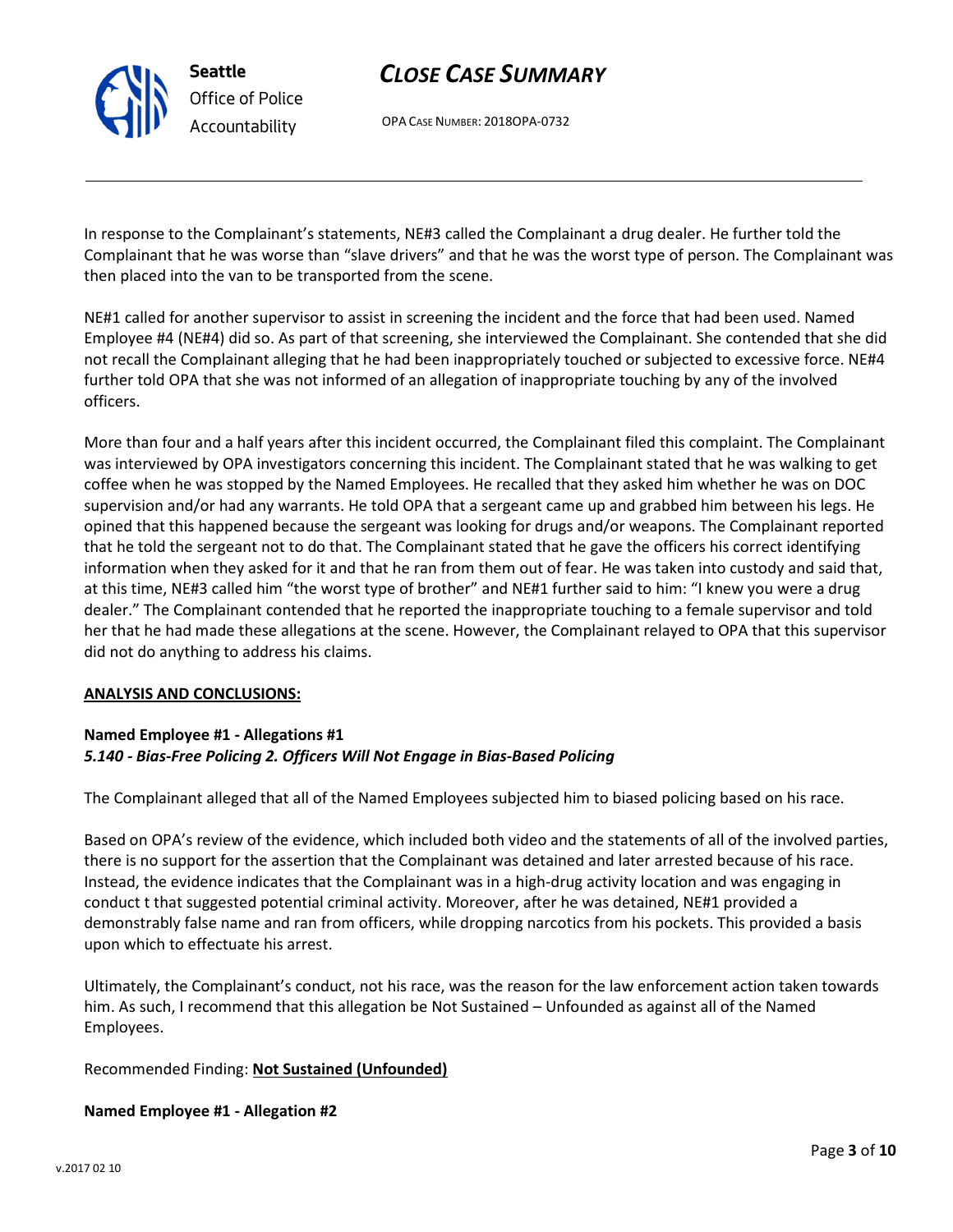

OPA CASE NUMBER: 2018OPA-0732

#### 8.100 - Using Force Use-of-Force: When Authorized

The Complainant alleged that he was subjected to excessive force. I note that it appears from the record that NE#3 and, potentially, NE#1 used force against the Complainant. NE#2 did not do so. As such, this allegation is only evaluated against NE#1 and NE#3.

When the Complainant ran from the officers, he was chased by NE#1 and NE#3 and was taken down to the ground. There is insufficient evidence to suggest that any force other than this takedown was used. Significantly, the Complainant did not make any allegations to the contrary, and did not state that he was punched, kicked, or otherwise struck. Moreover, there was no indication from the video or from any of the paperwork related to this incident that the Complainant suffered any injury from this force.

SPD policy requires that force must be reasonable, necessary, and proportional. When the officers used force to take the Complainant to the ground, they were justified in doing so. At the time, he was fleeing from them and, thus, they had probable cause to take him into custody. With the legal right to arrest the Complainant came the ability to use force, if necessary, to do so. Here, the Complainant's actions necessitated that force. The video further indicates that, once the Complainant was secured, no further force was used.

For these reasons, I find that the force was consistent with policy and I recommend that this allegation be Not Sustained – Lawful and Proper as against NE#1 and NE#3.

#### Recommended Finding: Not Sustained (Lawful and Proper)

### Named Employee #1 - Allegation #3 5.001 - Standards & Duties VII. 1. Exercise of Discretion

This allegation is duplicative of the other allegations in this case. As such, I recommend that it be removed as against NE#1, NE#2, and NE#3.

Recommended Finding: Allegation Removed

## Named Employee #1 - Allegations #4 5.001 - Standards & Duties VII. 4. Reasonable Suspicion Stops

SPD Policy 5.001(VII)(4) requires that, during a Terry stop, officers attempt to explain the reasons for the stop.

The Complainant asserted that he asked why he was being stopped, but that he was not informed of the reason. However, the ICV of this incident indicates that the Complainant was informed of why he was being stopped by NE#2 just over a minute into the contact.

As such, the officers complied with this policy and I recommend that this allegation be Not Sustained – Lawful and Proper as against NE#1, NE#2, and NE#3.

#### Recommended Finding: Not Sustained (Lawful and Proper)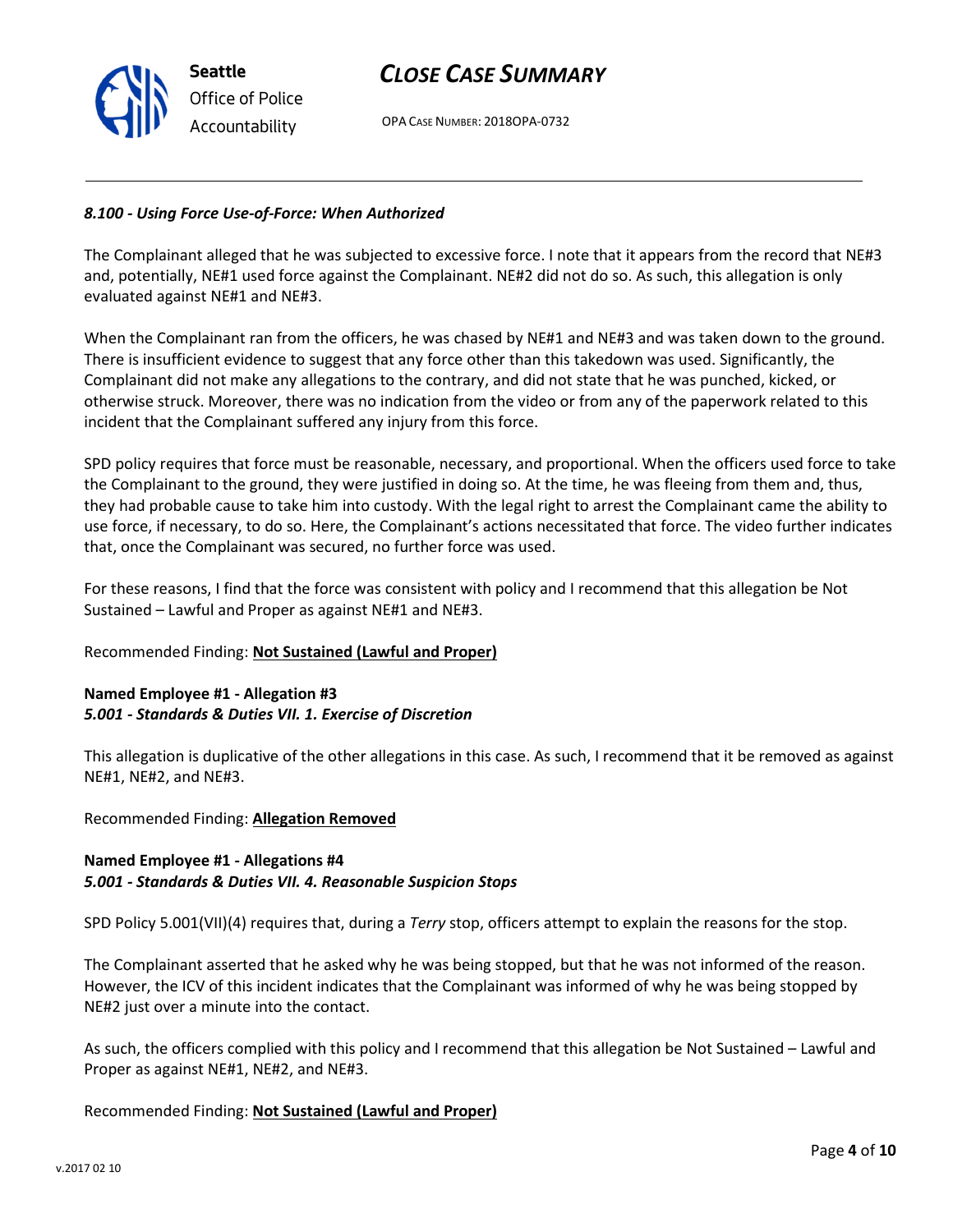



OPA CASE NUMBER: 2018OPA-0732

## Named Employee #1 - Allegation #5 5.001 - Standards & Duties III. Knowledge of and Adherence to Laws and Department Policy and Procedures

This allegation is duplicative of the other allegations in this case. As such, I recommend that it be removed as against NE#1, NE#2, and NE#3.

Recommended Finding: Allegation Removed

## Named Employee #1 - Allegation #6 6.180 - Searches-General II. D. Pat-down Frisk

NE#2 patted the Complainant's pocket, not NE#1 or NE#3. As such, this policy should not have been classified for investigation against them and I recommend that it be removed as against NE#1 and NE#3.

#### Recommended Finding: Allegation Removed

## Named Employee #1 - Allegations #7 6.220 - Social Contacts, Terry Stops & Arrests III. Terry Stops

The Named Employees contended that they observed the Complainant standing in a high-drug activity location with multiple individuals surrounding him. These surrounding individuals were reaching towards the Complainant and it appeared that the Complainant was passing items to them. The officers recounted that when some yelled "cops" (or, in one account, "DOC") the ground scattered and the Complainant began walking towards a transit tunnel.

The Named Employees asserted that the Complainant's conduct, which occurred in a high drug-activity location and among individuals that the officers knew, from experience, to be drug users, provided them with a reasonable basis to believe that the Complainant may have been engaging in a drug transaction.

When evaluating the totality of the evidence and when applying a preponderance of the evidence standard, I find that there was reasonable suspicion supporting the detention of the Complainant. As such, I recommend that this allegation be Not Sustained – Lawful and Proper.

## Recommended Finding: Not Sustained (Lawful and Proper)

## Named Employee #2 - Allegations #1 5.140 - Bias-Free Policing 2. Officers Will Not Engage in Bias-Based Policing

For the same reasons as stated above (see Named Employee #1, Allegation #1), I recommend that this allegation be Not Sustained – Unfounded.

Recommended Finding: Not Sustained (Unfounded)

#### Named Employee #2 - Allegation #2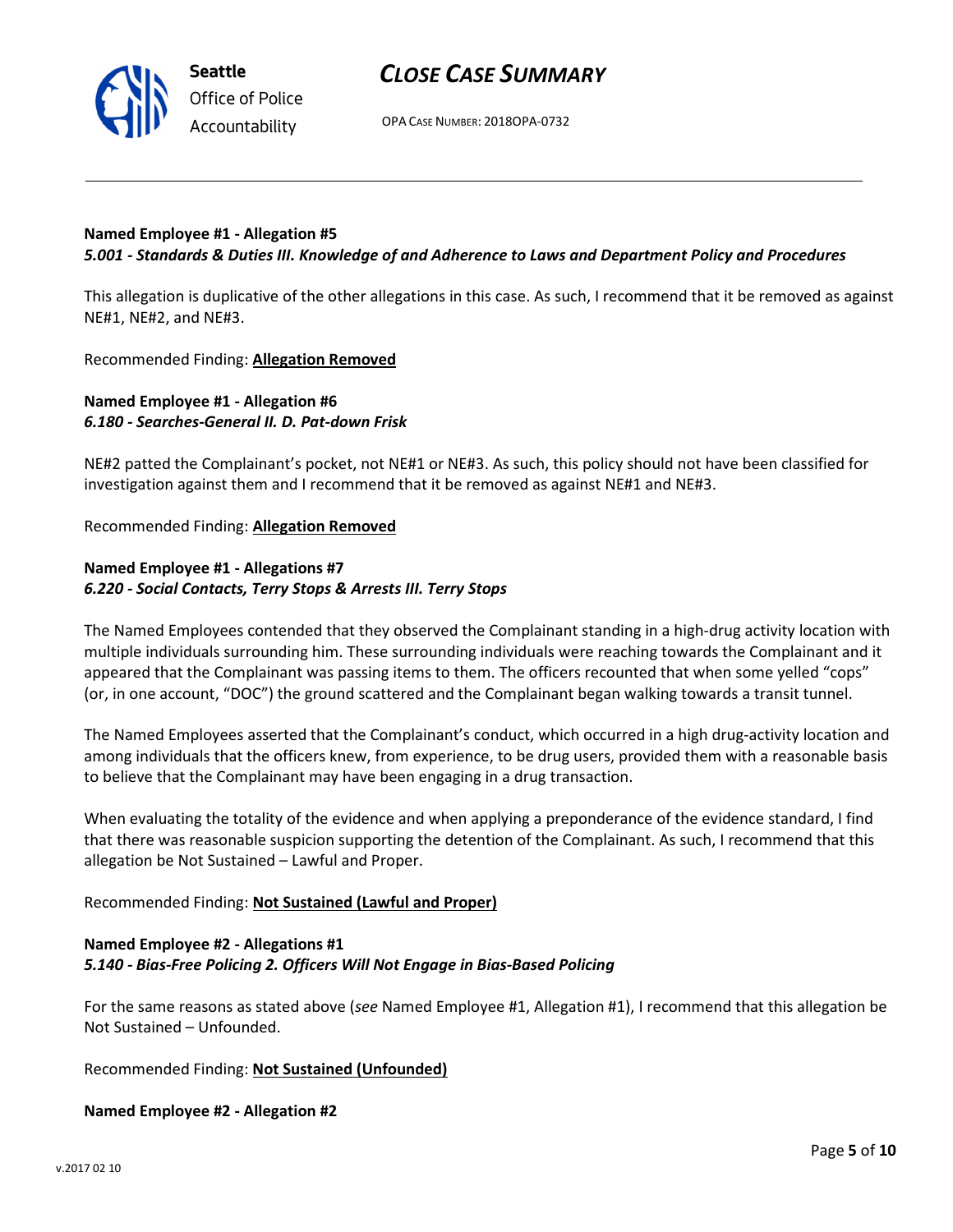OPA CASE NUMBER: 2018OPA-0732

#### 8.100 - Using Force Use-of-Force: When Authorized

The video conclusively established that NE#2 never used force during this incident. As such, this policy never should have been classified for investigation against him and I recommend that it be removed.

Recommended Finding: Allegation Removed

## Named Employee #2 - Allegation #3 5.001 - Standards & Duties VII. 1. Exercise of Discretion

For the same reasons as stated above (see Named Employee #1, Allegation #3), I recommend that this allegation be removed.

Recommended Finding: Allegation Removed

## Named Employee #2 - Allegations #4 5.001 - Standards & Duties VII. 4. Reasonable Suspicion Stops

For the same reasons as stated above (see Named Employee #1, Allegation #4), I recommend that this allegation be Not Sustained – Lawful and Proper.

## Recommended Finding: Not Sustained (Lawful and Proper)

### Named Employee #2 - Allegation #5 5.001 - Standards & Duties III. Knowledge of and Adherence to Laws and Department Policy and Procedures

For the same reasons as stated above (see Named Employee #1, Allegation #5), I recommend that this allegation be removed.

Recommended Finding: Allegation Removed

### Named Employee #2 - Allegation #6 6.180 - Searches-General II. D. Pat-down Frisk

NE#2 told OPA that he tapped the Complainant's pocket while asking the Complainant if he had an ID inside. However, in his General Offense Report, he wrote that, at the time of the initial detention, he could see "two containers in the [Complainant's] front jacket pockets." NE#2 further wrote that NE#3 asked the Complainant whether he minded if the officers checked his pockets. The Complainant stated that he would mind. NE#2 reported that, regardless, he "padded the container in his left coat pocket and asked if the object in his pocket had his name on it."

When NE#2 tapped the Complainant's pocket, he engaged in a pat frisk. Such a conclusion is supported by NE#2's actions that were captured by the ICV. During a Terry stop, such a frisk is only permitted if the officer can articulate that it was believed that the subject was presently armed and dangerous and, even then, only to pat an area that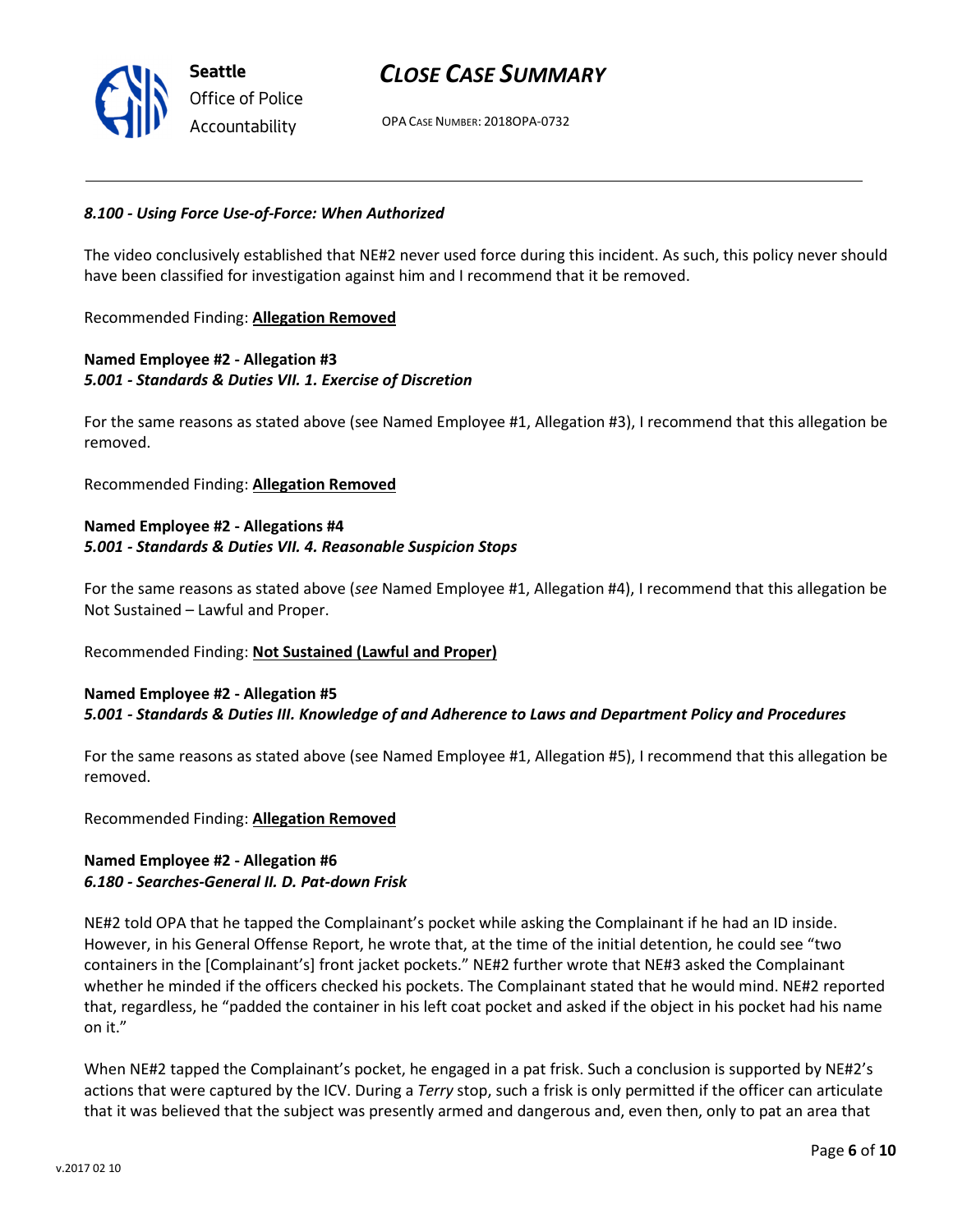

OPA CASE NUMBER: 2018OPA-0732

appears to contain a weapon. There is no evidence from NE#2's report that he believed that the Complainant was armed and dangerous. There was further no information indicating that NE#2 reasonably believed that the "containers" in the Complainant's pocket could have plausibly held a weapon.

Even though OPA has no reason to doubt NE#2's explanation that he was simply patting the Complainant's pocket to suggest that he pull out ID, his conduct was technically contrary to Department policy and law. That being said, I recommend that NE#2 receive a Training Referral rather than a Sustained finding.

• Training Referral: NE#2 should receive additional training concerning SPD policy relating to pat frisks during Terry stop. He should be reminded by his chain of command of when such searches are acceptable and the permissible scope of the pat frisk. NE#2 should also be instructed to more fully describe pat frisks and to set forth the legal justification for the intrusion. This retraining and associated counseling should be documented and this documentation should be maintained in an appropriate database.

Recommended Finding: Not Sustained (Training Referral)

### Named Employee #2 - Allegations #7 6.220 - Social Contacts, Terry Stops & Arrests III. Terry Stops

For the same reasons as stated above (see Named Employee #1, Allegation #7), I recommend that this allegation be Not Sustained – Lawful and Proper.

## Recommended Finding: Not Sustained (Lawful and Proper)

### Named Employee #3 - Allegations #1 5.140 - Bias-Free Policing 2. Officers Will Not Engage in Bias-Based Policing

For the same reasons as stated above (see Named Employee #1, Allegation #1), I recommend that this allegation be Not Sustained – Unfounded.

#### Recommended Finding: Not Sustained (Unfounded)

## Named Employee #3 - Allegation #2 8.100 - Using Force Use-of-Force: When Authorized

For the same reasons as stated above (see Named Employee #1, Allegation #2), I recommend that this allegation be Not Sustained – Lawful and Proper.

Recommended Finding: Not Sustained (Lawful and Proper)

## Named Employee #3 - Allegation #3 5.001 - Standards & Duties VII. 1. Exercise of Discretion

For the same reasons as stated above (see Named Employee #1, Allegation #3), I recommend that this allegation be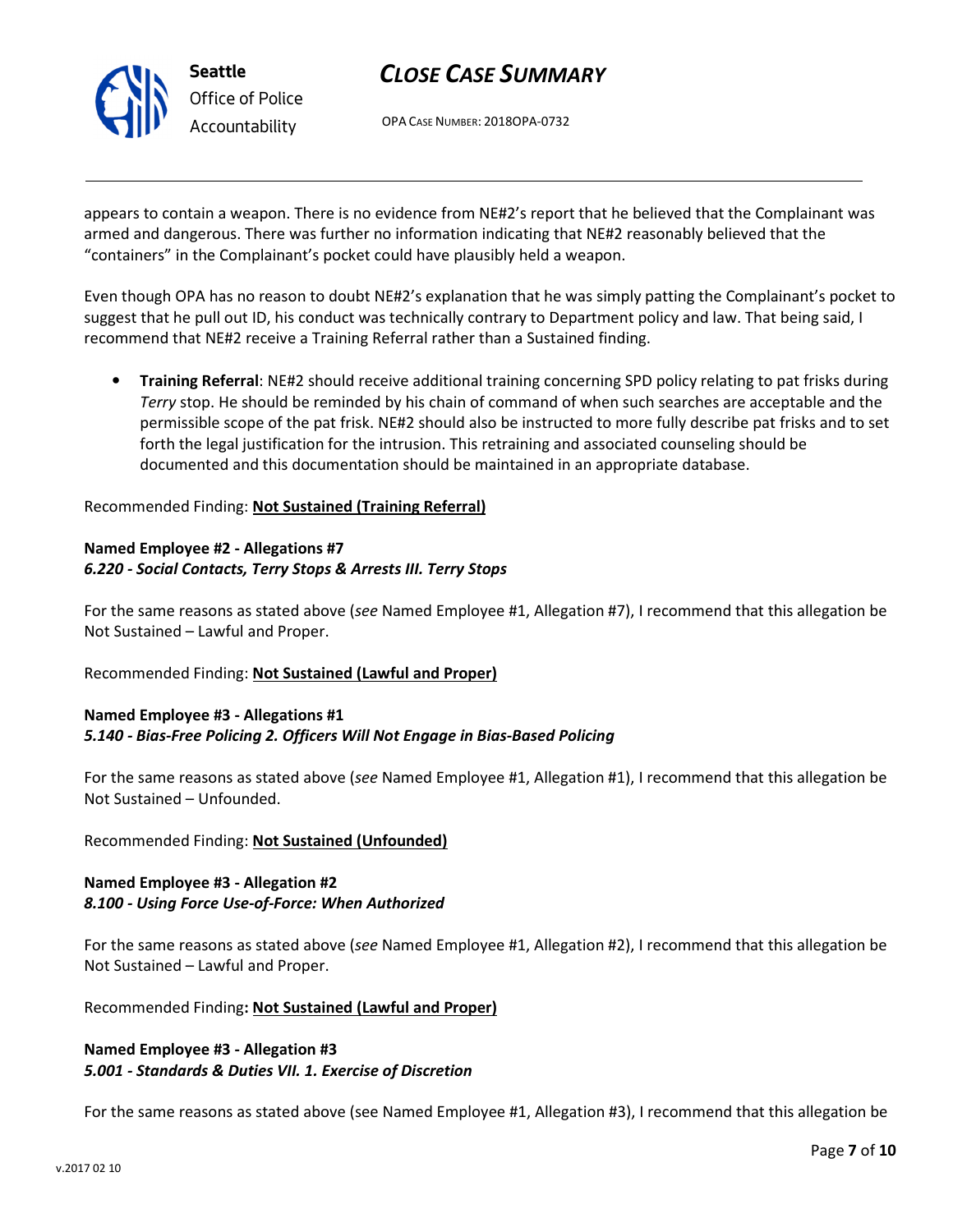

Seattle Office of Police Accountability

## CLOSE CASE SUMMARY

OPA CASE NUMBER: 2018OPA-0732

removed.

Recommended Finding: Allegation Removed

#### Named Employee #3 - Allegations #4 5.001 - Standards & Duties VII. 4. Reasonable Suspicion Stops

For the same reasons as stated above (see Named Employee #1, Allegation #4), I recommend that this allegation be Not Sustained – Lawful and Proper.

Recommended Finding: Not Sustained (Lawful and Proper)

Named Employee #3 - Allegation #5 5.001 - Standards & Duties III. Knowledge of and Adherence to Laws and Department Policy and Procedures

For the same reasons as stated above (see Named Employee #1, Allegation #5), I recommend that this allegation be removed.

Recommended Finding: Allegation Removed

### Named Employee #3 - Allegation #6 6.180 - Searches-General II. D. Pat-down Frisk

For the same reasons as stated above (see Named Employee #1, Allegation #6), I recommend that this allegation be removed.

Recommended Finding: Allegation Removed

### Named Employee #3 - Allegations #7 6.220 - Social Contacts, Terry Stops & Arrests III. Terry Stops

For the same reasons as stated above (see Named Employee #1, Allegation #7), I recommend that this allegation be Not Sustained – Lawful and Proper.

Recommended Finding: Not Sustained (Lawful and Proper)

### Named Employee #3 - Allegation #8 5.001 - Standards & Duties VII. Professionalism 2. Courtesy.

SPD Policy 5.001(VII)(2) states that: "Employees shall strive to be professional and courteous at all times." As discussed above, after the Complainant ran away and was then caught and taken into custody, the Complainant began complaining that he had not done anything and was being harassed by the officers. NE#3 appeared to grow frustrated and lost his temper. He told the Complainant to stop being a victim. NE#3 further stated to the Complainant that he was a drug dealer and that he was the worst type of person. NE#3 also told the Complainant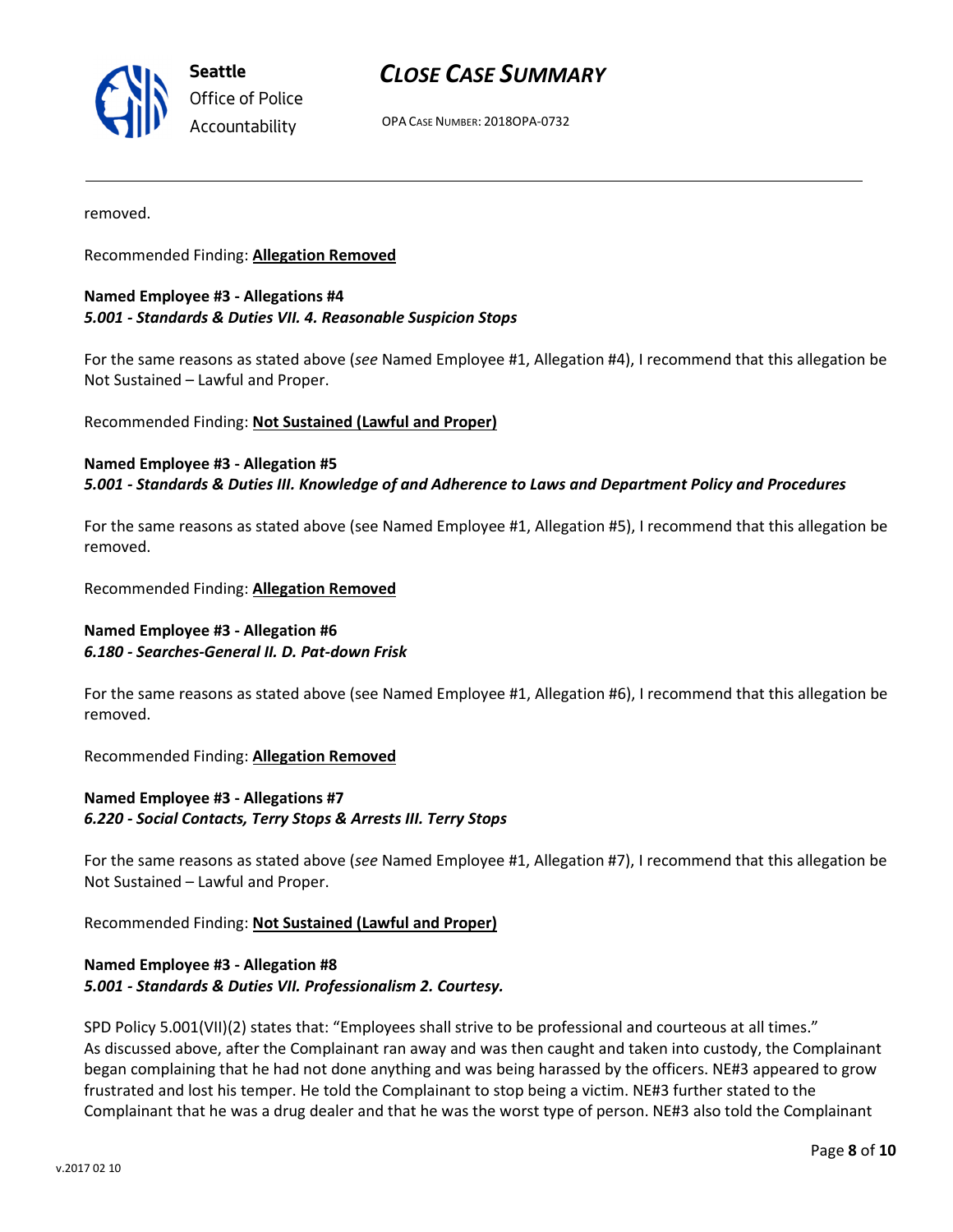

OPA CASE NUMBER: 2018OPA-0732

that he was worse than a slave trader.

At his OPA interview, NE#3 explained the unfortunate history that his family members had experienced with drug use. He recounted how drugs had harmed the people he loved and affected his life. NE#3 told OPA that, in that moment, his "passion got away" from him.

He said the following to OPA;

I will not apologize for my words because of my—my life. He was a drug dealer, and in my mind, a Black man who deals drugs to Black people are worse than the Africans who sold for Africans into slavery. Because they did it out of tribalism, he was doing it for monetary gains. And, so my passion got the best of me, but I stand by what I said that day, and will not turn back.

NE#3 specifically requested that the record reflect that he, like the Complainant, is African-American. In this regard, he said to OPA that: "It should be known that it was a Black man speaking to another Black man."

In evaluating this allegation, OPA read the content of NE#3's OPA interview and also listened to the recording. From that review, NE#3's emotion concerning this incident is evident, as is his pain concerning the harm that has befallen his family from drug use. This is a difficult case to decide. On one hand, NE#3's statements were unprofessional in that he called the Complainant a slave trader and the worst kind of person. However, on the other hand, NE#3 did so because of his past experience and because, in that moment, he was human.

Were it not for NE#3's explanation, I would have recommended that this allegation be Sustained. However, even with his explanation, NE#3 needs to understand that the Department expects that he will not make such statements in the future. While it may seem unfair, NE#3 is required to divorce his past experience from his interactions with suspects and the community at large. This is function of his role as a SPD officer and public servant, even if difficult to do.

For the reasons set forth above, I recommend that NE#3 receive a Training Referral rather than a Sustained finding.

• Training Referral: NE#3's chain of command should counsel him concerning this incident. He should be reminded of the Department's expectation of his conduct and concerning his statements to the individuals that he interacts with in a law enforcement capacity. This retraining and associated counseling should be documented and this documentation should be maintained in an appropriate database.

Recommended Finding: Not Sustained (Training Referral)

## Named Employee #3 - Allegations #9 5.001 - Standards & Duties VII. Professionalism 2. Prohibitions Concerning Derogatory Language

SPD Policy 5.001(VII)(2) prohibits derogatory language, which it defines as: "Words which imply derogatory connotations or manifest contempt or disrespect toward any race, creed, religion, sexual orientation, or national origin." The policy further discourages profanity.